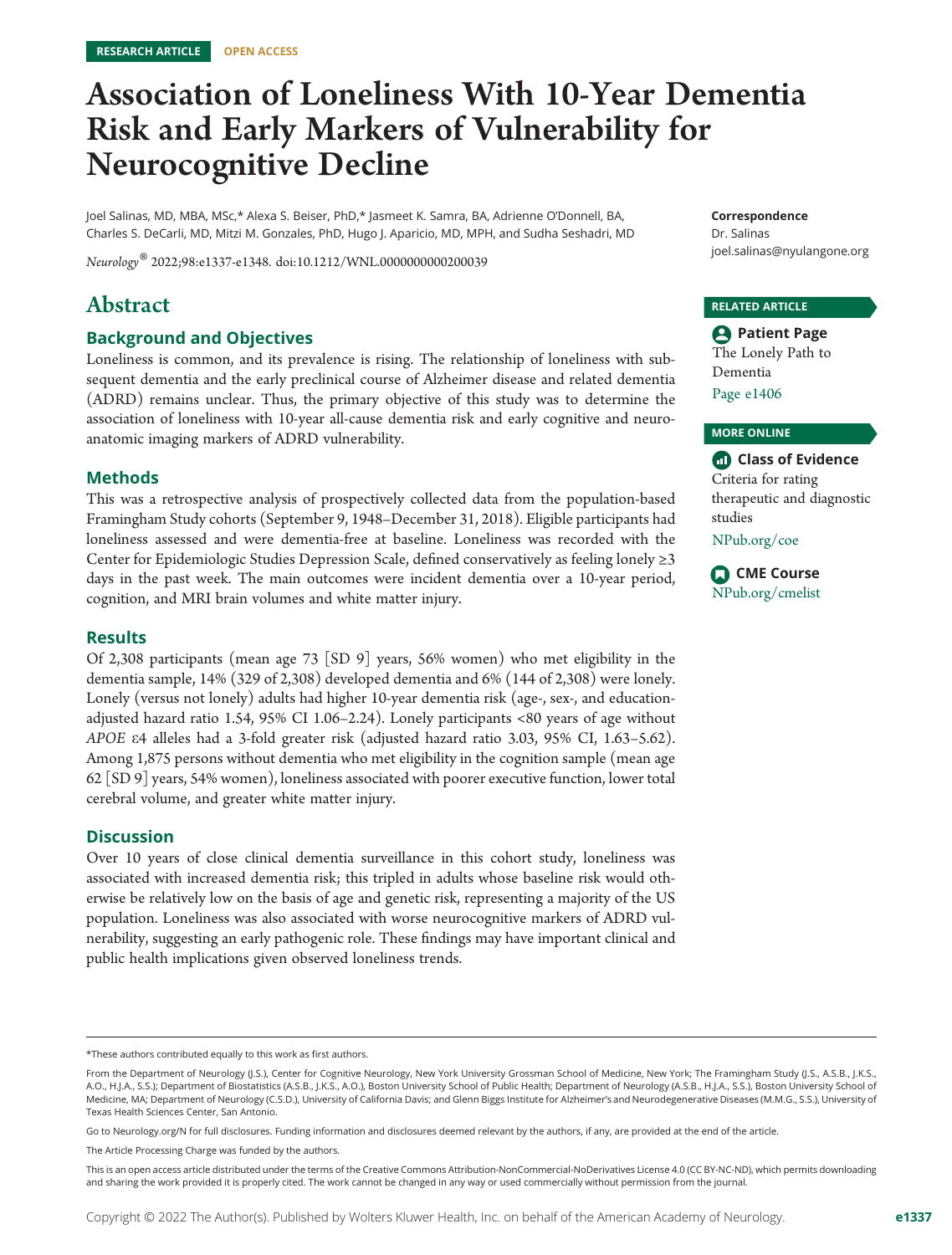#### **Glossary**

ADRD = Alzheimer disease and related dementia; CES-D = Center for Epidemiologic Studies Depression Scale; DSM-IV = Diagnostic and Statistical Manual of Mental Disorders, 4th edition;  $FS = Framingham Study; SDU = SD units.$ 

#### Classification of Evidence

This study provides Class I evidence that loneliness increases the 10-year risk of developing dementia.

Loneliness is a risk factor for increased morbidity<sup>1</sup> and mortality<sup>2</sup> and can be reduced, $^3$  yet its prevalence is rising, from 11% to 14% over a 2-year period extending early into the coronavirus disease 2019 pandemic in a US population–based sample, $4$  amounting to  $\approx$ 46 million lonely Americans.<sup>5</sup> Estimated loneliness prevalence ranges higher for adults ≥60 years of age in US and international cohorts  $(13\% - 43\%)$ .<sup>6-8</sup> Given observed trends, a notable population health concern is that loneliness, especially if persistent, may be an important risk factor for dementia,<sup>6,9,10</sup> but findings have been inconsistent.<sup>9,11,12</sup>

Cohort studies have associated loneliness with increased risk of cognitive decline,  $6 \text{ elementia}$ ,  $10,13$  and Alzheimer disease and related dementia (ADRD) neuropathologic changes.<sup>14,15</sup> Other results do not support these associations.<sup>9,11,12</sup> Regardless of whether loneliness is an early ADRD contributor, symptom, or both, uncertainty about its association with incident dementia risk could underestimate the impact of increasing loneliness and limit understanding of ADRD development and underlying mechanisms. Estimates of dementia risk related to loneliness could be improved with longitudinal studies with more frequent comprehensive clinical and neuropsychological assessments, neurobiological measures that correspond with preclinical ADRD vulnerability, and continuous surveillance for the clinically important endpoint of dementia in a large population-based sample with long duration of extensive monitoring and minimal loss to follow-up. Thus, we analyzed data from the Framingham Study (FS), one of the largest and longest-running longitudinal cohorts in the United States, to determine how the baseline presence (versus absence) of loneliness in a population-based sample of adults associates with risk of developing dementia and indicators of susceptibility for neurocognitive decline. The primary research question of this study was to evaluate, among younger and older adult age groups, the prospective association of loneliness with 10-year incident dementia (confirmed by rigorous and continuous clinical dementia surveillance with adjudication by a dementia review panel of neurologists and neuropsychologists) and the crosssectional association of loneliness with early markers of ADRD vulnerability: cognitive function (confirmed by standardized and comprehensive neuropsychological evaluations), brain volumes (confirmed by MRI measures of total cerebral volume and hippocampal volume), and small vessel cerebrovascular injury (confirmed by MRI measure of white matter hyperintensities).

#### Methods

#### Samples

This study included FS Original cohort participants attending their 25th biennial examination (1997–1999) and Offspring participants attending their seventh quadrennial examination (1998–2001). For the primary dementia analysis, eligible participants had a loneliness assessment and were at least 60 years of age (participants <60 years of age are unlikely to have substantial 10-year risk of dementia).<sup>16</sup> Persons were excluded if they had prevalent dementia or no dementia followup. The subsequent analysis evaluated the association of loneliness with early cognitive and neuroimaging indicators of ADRD pathology. Because neuropsychological<sup>17</sup> and MRI neuroanatomic<sup>18</sup> changes are well known to accompany underlying accumulation of ADRD neuropathologic changes many years before its clinical manifestation as dementia, eligible participants were 40 to 79 years of age and had a loneliness assessment and cognitive testing. Participants were excluded if they had prevalent dementia or stroke. Given our predetermined approach for secondary biological validation with this sample and subsequent results of exploratory interaction analyses, participants were also excluded in this sample if they had no genotypic information or an APOE e4 allele. Imaging analyses used a subset who also had a brain MRI.

#### Standard Protocol Approvals, Registrations, and Patient Consents

All participants provided written informed consent. The Institutional Review Board of Boston University Medical Center approved the consent form and study protocol.

#### Exposure

Methods quantifying loneliness with the Center for Epidemiologic Studies Depression Scale  $(CES-D)^{19}$  in large longitudinal cohorts like FS have previously been described.<sup>6,10</sup> In brief, the CES-D asks respondents to report whether each of 20 depressive symptoms was present during the past week "rarely or none of the time  $(1 day)$ "  $(0 points)$ , "some or a little of the time (1–2 days)" (1 point), "occasionally or a moderate amount of time (3–4 days)" (2 points), or "most or all of the time  $(5-7 \text{ days})$ "  $(3 \text{ points})$ . Identical to similar cohort studies that used the CES-D item asking how often the respondent felt lonely,  $6,10$  participants were classified as lonely (3–7 days) or not lonely (0–2 days). This approach has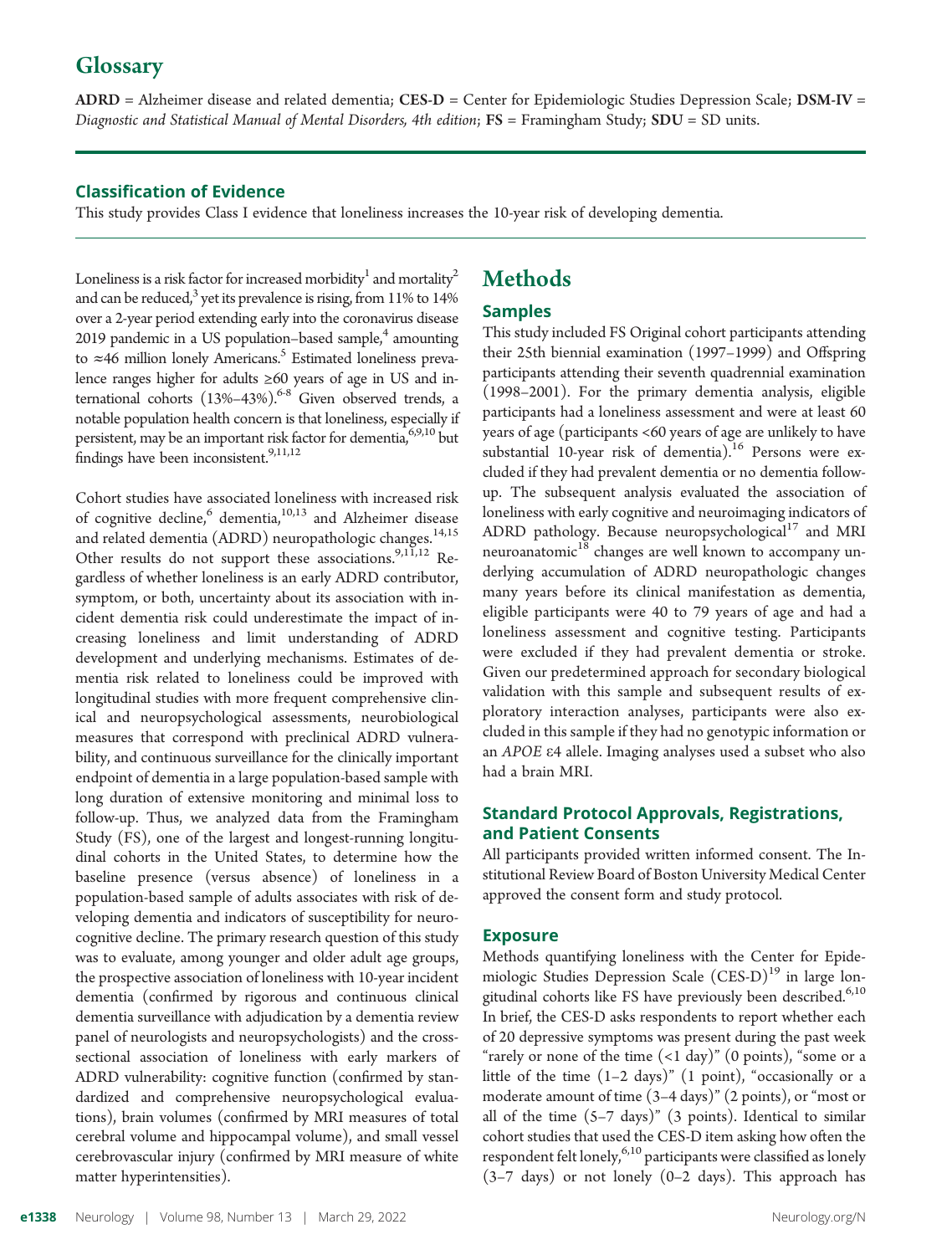yielded both positive and null results in similar communitybased cohorts of older adults, and positive associations have demonstrated a pattern similar to exposure-response relationships whereby participants who have more severe and persistent loneliness are more likely to have greater ADRD  $risk<sup>6,10</sup>$ 

Although instruments assessing burden of depressive symptoms like the CES-D include items that ask about feelings of loneliness because of their co-occurrence,<sup>19</sup> there is growing consensus that depression and loneliness are conceptually separate constructs that are statistically separable,  $6,20$  represent distinct clinical phenomena,<sup>21</sup> involve distinct brain circuitry, $22,23$  and have associations with ADRD neuropathologic changes that are independent from one another $14,15,24$ and, in this context, have limited to at most moderate overlap.6,10 However, because loneliness (as a predisposing variable in depression) has been observed to have consistently moderate effects on depressive symptoms across studies regardless of sampling strategies, publication type, and publication year, $25$  the CES-D loneliness item was selected as the main exposure variable while still accounting for depressive symptoms as a potential confounder with a modified version of the CES-D.

#### Incident Dementia Assessment

The primary outcome was clinical diagnosis of incident allcause dementia during a 10-year follow-up period after baseline examination. The rigorous and continuous FS dementia surveillance methods have been published previously.26 In brief, cognitive status has been monitored with Mini-Mental State Examination<sup>27</sup> and neuropsychological testing since 1975 in the Original cohort and since 1987 in the Offspring cohort. A dementia review panel of study neurologists and neuropsychologists reviewed every possible dementia case and determined the diagnosis date using extensive data such as serial and prompted assessments, telephone interviews with family/caregivers, and medical records.<sup>26</sup> Diagnosis of dementia is based on criteria including the DSM-IV.<sup>28</sup> Cases detected before 2001 had repeat reviews after 2001 so that updated diagnostic criteria could be applied. Continuous dementia surveillance occurred through December 31, 2018.

#### Cognitive Assessment

Clinic examination attendees had standardized neuropsychological testing administered by trained research assistants and neuropsychologists after clinical evaluation. Tests performed are reliable, are widely used, and cover all domains of the Alzheimer's Disease Center's Uniform Data Set.<sup>29</sup> For the present study, we selected 3 separate measures to analyze that reflect key cognitive processes commonly affected early in ADRD<sup>17</sup>: Logical Memory Delayed Recall (memory), Trails Making Test B Minus A (executive function), and global cognition. For global cognition, we used a global cognitive score that was developed on a data sample collected at Offspring examination 7 with principal component analysis

forcing a single component solution. The tasks included in the principal component analysis are the following: Trails Making Test A, Trails Making Test B, Logical Memory (Immediate and Delayed Recall), Visual Reproductions (Immediate and Delayed Recall), Paired Associate Learning (Delayed Recall), Hooper Visual Organization Test, and Similarities Test.<sup>30</sup> The global cognitive score is a weighted sum of standardized scores; higher scores represent better performance. This method is identical to previous studies, is useful in addressing the neuropathologic and clinical heterogeneity of all-cause dementia in community-based samples of older adults, $31$  and is described in further detail elsewhere.<sup>32</sup> Its creation is summarized in eTable 1, [links.lww.com/WNL/B792.](http://links.lww.com/WNL/B792)

#### Brain MRI Assessment

Preclinical ADRD MRI measures restricted only to cortical subregions might be less sensitive to the full range of underlying ADRD neuropathology in a population-based sam $ple<sup>33</sup>$ ; thus, our imaging analyses used the following key measures most likely to represent early ADRD cerebral vulnerability in the form of atrophy or microangiopathic white matter injury: total cerebral volume, hippocampal volume, and white matter hyperintensities. Participants were scanned during the baseline examination period with a Siemens Magnetom MRI (1.5T; Siemens Healthineers, Erlangen, Germany). Full details of acquisition, image analysis, and quantification of MRI variables have been described elsewhere, including imaging parameters and sequences, measurement protocols, segmentation methods, reliability, and reproducibility.<sup>34</sup> Volume measures were corrected for head size by use of the ratio of each measure over total cranial volume multiplied by 100.<sup>34,35</sup> All MRI variables were standardized in analyses. Additional details of imaging acquisition and quantification methods are provided in eMethods, [links.](http://links.lww.com/WNL/B792) [lww.com/WNL/B792](http://links.lww.com/WNL/B792).

#### Covariates

Educational achievement was assessed with a 4-level variable (no high school degree, high school degree only, some college, college degree or more). Additional adjustments for depressive symptoms, social isolation, antidepressant medication use, and common vascular risk factors were performed in secondary sensitivity analyses. Regarding depressive symptoms, a re-evaluation of the factor structure of the original CES- $D^{36}$  used a factor solution of 3 factors (somatic symptoms, negative affect, anhedonia) and demonstrated that, although the loneliness item was retained as a measure of negative affect, the weight of the loneliness item was the lowest within this factor and was relatively consistent across diverse participants, including undergraduate, community, rehabilitation, and clinical samples, as well as an epidemiologic sample comparable to the FS cohorts. Thus, depressive symptoms were accounted for with a modified CES-D score; it excluded the loneliness item, summed points for remaining questions (range 0–57 points), and was a continuous logtransformed variable to account for nonnormal distribution.<sup>3</sup> Regarding social isolation, the self-reported Berkman-Syme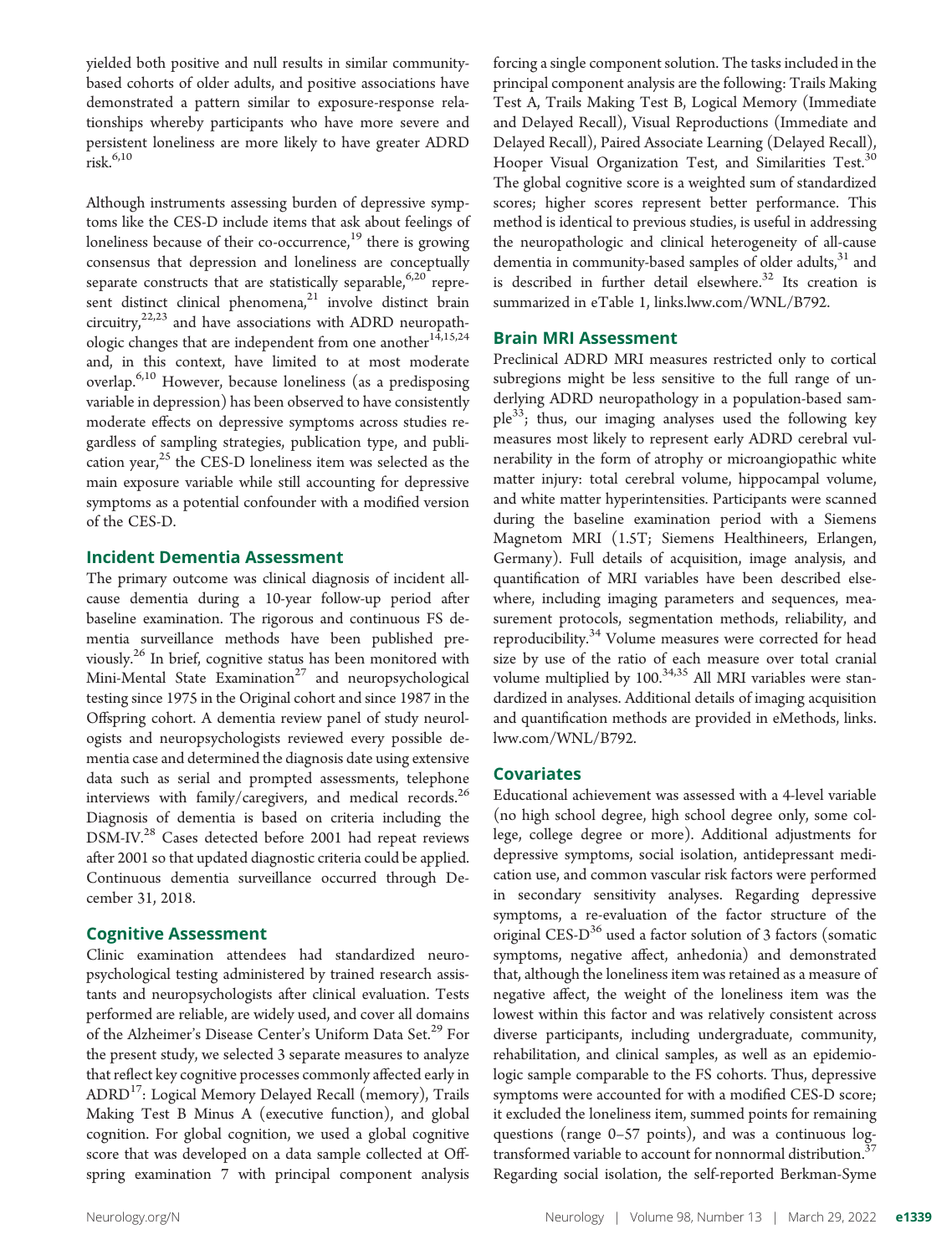Social Network Index was used to control for social isolation on the basis of social network size.<sup>1</sup> Identical to prior methods,<sup>38,39</sup> the Social Network Index classified individuals according to summed score cutoffs as socially isolated (0–1 points) or not socially isolated (2–4 points).

For interaction analyses, APOE e4 allele carrier status was included as an independent genetic covariate instead of a polygenic risk score given its greater clinical and epidemiologic utility for considering the role of genetic predisposition in the present study.<sup>40</sup> APOE genotype was determined by isoelectric focusing of collected plasma and confirmed by DNA genotype.<sup>41</sup>

#### Statistical Analysis

To characterize age differences in the association of loneliness with dementia risk, the primary dementia analysis was performed for the entire sample and stratified by age group: <80 and ≥80 years of age. The decision to characterize age differences by stratifying the sample at 80 years of age was made a priori and based on knowledge of extant literature reporting associations of loneliness with greater cortical amyloid and regional tau accumulation using PET imaging, $14,15$  previous FS investigations suggesting that loneliness-related dementia  $risk^{10,39}$  and risk of neurocognitive markers of early ADRD vulnerability<sup>42</sup> varied between younger and older adults, and loneliness prevalence estimates demonstrating a slight increase by age for young-old adults (age 65–79 years) and a more notable increase for oldest-old adults  $\geq 80$  years of age.<sup>43</sup>

For the primary dementia analysis, overall and by age, Cox proportional hazards regression models estimated age-, sex-, and education-adjusted hazard ratios for 10-year dementia risk comparing participants who were lonely with those who were not lonely. To systematically assess for effect modification, interactions were evaluated using Cox models with interaction terms for each of the following variables by loneliness: sex, education level, and APOE e4 status. Then, stratified Cox regression models were performed as indicated by significant interaction terms. The proportional hazards assumption was upheld for reported models, assessed by analyzing Schoenfeld residuals.

To characterize the role of loneliness in early ADRD susceptibility before the onset of dementia, a second sample was derived that was based on significant age-group-by-modifier subsets in the dementia analysis. The new sample consisted of participants who had neuropsychological testing at the baseline evaluation; most had a baseline brain MRI obtained. We used adjusted multivariable linear regression models in this second sample to assess whether loneliness status was an independent predictor of selected neurocognitive measures. All models adjusted for age, age<sup>2</sup>, sex, educational achievement, and time interval from loneliness assessment to when the cognitive or MRI measure was acquired. β Coefficient estimates were expressed in SD units (SDU), so each 1-unit change corresponds to a SD difference in each measure.

For sensitivity analysis, the primary dementia, cognition, and imaging models (model 1) were additionally adjusted in sequential models to account for baseline depressive symptoms (model 2), social isolation (Model 3), antidepressant medication use (model 4), and vascular risk factors (model 5). Participants with missing covariate data were excluded from these sensitivity analyses. To investigate the possibility that loneliness is a very early ADRD symptom (rather than an ADRD potentiator), we examined primary dementia models after excluding persons with prevalent mild cognitive impairment; separately, we also delayed the follow-up period to begin 5 years after baseline and to span 5 years, allowing a more conservative assessment of the role of loneliness before ADRD clinical expression. Additional sensitivity analyses used a 3-level ordinal term for loneliness in the primary dementia, cognition, and imaging models. To evaluate risk by dementia subtype, we used the primary dementia models to separately assess risk of developing Alzheimer disease and vascular dementia.

Statistical significance was determined with a 2-sided α level of 0.05 without appropriate indication to correct for multiple comparisons given that each planned comparison tested a different specific hypothesis in the main analyses of the present study.<sup>44</sup> Exploratory interaction analyses in the dementia sample used an α level of 0.10 to increase sensitivity, consistent with prior FS studies assessing effect modification.<sup>45</sup> Analyses were performed with SAS 9.4 (SAS Institute Inc, Cary, NC). This study followed Strengthening the Reporting of Observational Studies in Epidemiology reporting guidelines (eMethods, [links.lww.com/WNL/B792](http://links.lww.com/WNL/B792)).

#### Data Availability

The FS datasets analyzed for the present study are available through formal data-use agreements. Any investigator may access the data through the process outlined on the FS website [\(framinghamheartstudy.org](http://framinghamheartstudy.org)).

#### **Results**

#### Association of Loneliness and 10-Year Risk of Incident Dementia

In the dementia analytic sample, 2,308 participants (576 Original and 1732 Offspring members) met inclusion criteria (Figure 1A). Mean age was 73 years (SD, 9 years); 56% were women; and 53% had at least some college education (Table 1). Participants ≥80 years of age were more likely to have prevalent cardiovascular disease and no college degree. At baseline, almost all Mini-Mental State Examination scores were in the cognitively unimpaired range (median score 29 [interquartile range 27–30], range 15–30). Twenty percent of participants had at least 1 APOE e4 allele. Age-based subgroups had similar social network size and low depressive symptoms. The prevalence of participants reporting loneliness at least 1 day in the past week—452 of  $2,308$   $(20%)$ —was comparable to that of similar cohorts of older adults.<sup>6-8,46,47</sup>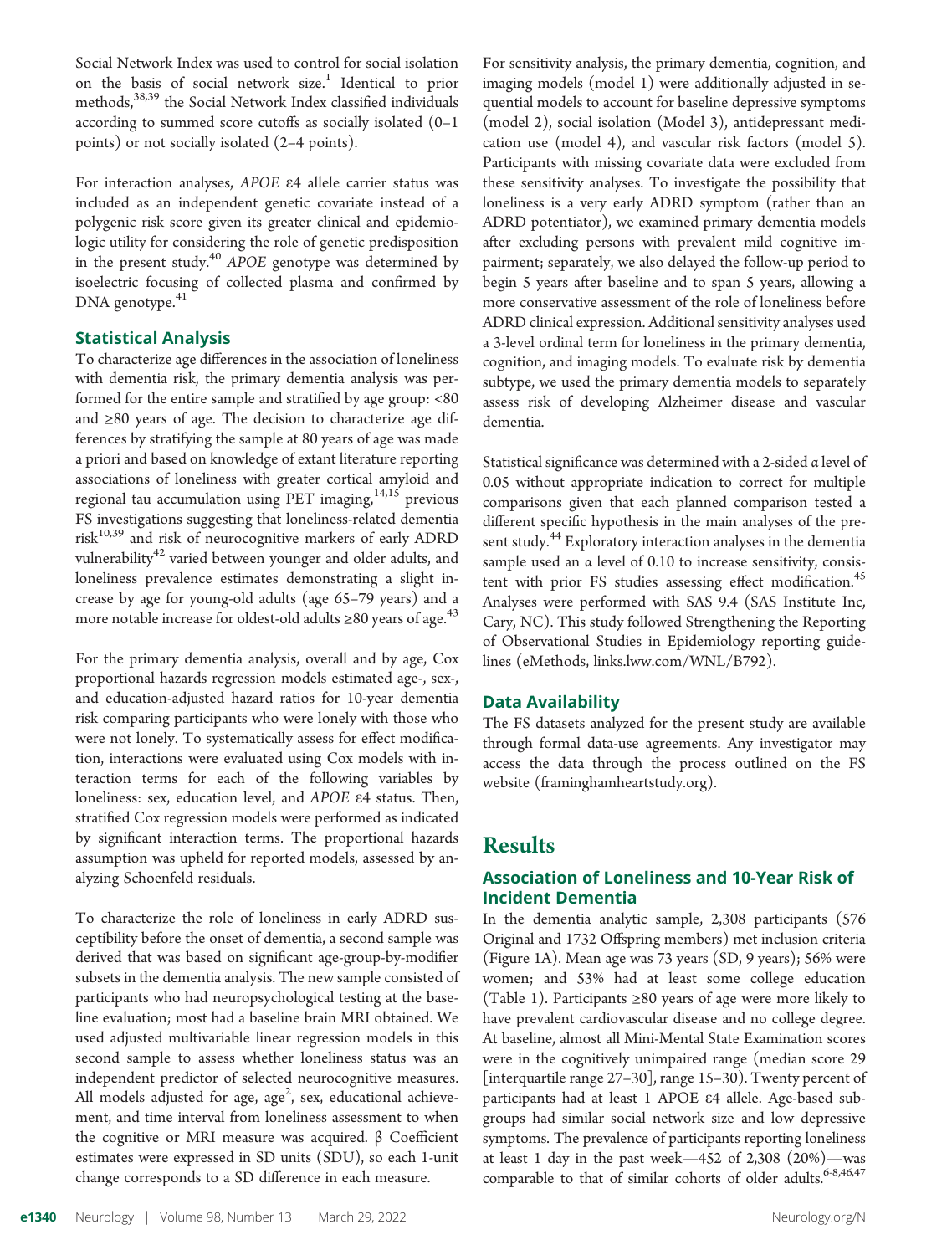#### Figure 1 Sample Derivation



Sample derivation flow diagrams for the Framingham Heart Study participants in the (A) dementia and (B) cognition analytic samples.

Overall, 144 of 2,308 (6%) participants felt lonely  $\geq$ 3 days in the past week.

During the 10-year follow-up period (median 10.00 [interquartile range 5.50–10.00] years), 329 of 2,308 (14%) participants were diagnosed with dementia (189 Original and 140 Offspring members). Thirty-one of 144 (22%) lonely participants developed dementia. In the overall dementia sample, after adjustment for age, sex, and educational achievement, loneliness was significantly associated with higher dementia incidence (hazard ratio 1.54, 95% CI 1.06–2.24) (Table 2 and

Figure 2A). There was no significant association between loneliness and incident dementia in participants ≥80 years of age; however, among participants <80 years of age, those who were lonely were more than twice as likely to develop dementia (hazard ratio 2.27, 95% CI 1.32–3.91). In the subsequent assessment of effect modification in the younger group, an interaction with APOE e4 status was identified (Table 2). Loneliness was associated with a 3-fold increased hazard of incident dementia in the younger group of participants who did not carry an APOE e4 allele (hazard ratio 3.03, 95% CI 1.63–5.62) (Figure 2B).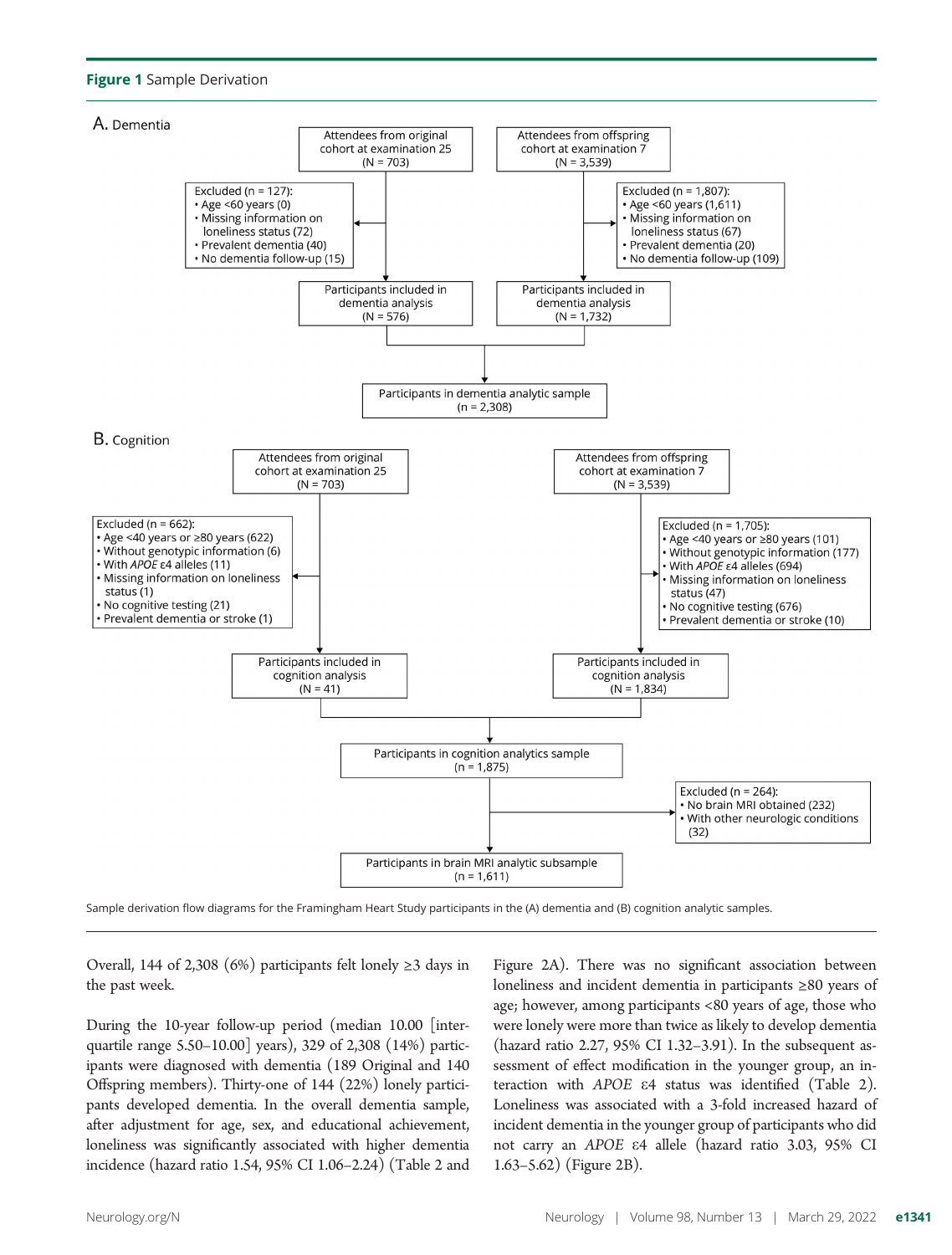#### Table 1 Sample Characteristics

|                                                            | Dementia sample <sup>a</sup> |                     |                                      | Cognition sample <sup>b</sup> |
|------------------------------------------------------------|------------------------------|---------------------|--------------------------------------|-------------------------------|
| Characteristic                                             | Overall (n = 2,308)          | Age ≥80 y (n = 560) | Age 60-79 y <sup>a</sup> (n = 1,748) | Age 40-79 y (n = 1,875)       |
| Cohort, n (%)                                              |                              |                     |                                      |                               |
| Original                                                   | 576 (25)                     | 503 (90)            | 73 (4)                               | 41(2)                         |
| Offspring                                                  | 1732 (75)                    | 57 (10)             | 1,675 (96)                           | 1,834 (98)                    |
| Age, y                                                     | 73 (9)                       | 85 (4)              | 69 (6)                               | 62(9)                         |
| Sex, n (%)                                                 |                              |                     |                                      |                               |
| Female                                                     | 1,298 (56)                   | 367 (66)            | 931 (53)                             | 1,005 (54)                    |
| Male                                                       | 1,010 (44)                   | 193 (34)            | 817 (47)                             | 870 (46)                      |
| Education, n (%)                                           |                              |                     |                                      |                               |
| No high school degree                                      | 277 (12)                     | 151 (27)            | 126(7)                               | 74 (4)                        |
| High school degree only                                    | 795 (35)                     | 217 (39)            | 578 (34)                             | 536 (29)                      |
| Some college                                               | 605 (27)                     | 111 (20)            | 494 (29)                             | 574 (30)                      |
| College degree or more                                     | 594 (26)                     | 76 (14)             | 518 (30)                             | 691 (37)                      |
| Mini-Mental State Examination score, median (IQR)          | 29 (27-30)                   | 28 (26-29)          | 29 (28-30)                           | 29 (28-30)                    |
| Loneliness in the past week, n (%) <sup>c</sup>            |                              |                     |                                      |                               |
| <1 d (0 points)                                            | 1,856 (80)                   | 396 (71)            | 1,460 (84)                           | 1,550 (83)                    |
| 1-2 d (1 point)                                            | 308 (13)                     | 109 (19)            | 199 (11)                             | 248 (13)                      |
| 3-4 d (2 points)                                           | 100(4)                       | 38(7)               | 62(4)                                | 55(3)                         |
| 5-7 d (3 points)                                           | 44 (2)                       | 17(3)               | 27(2)                                | 22(1)                         |
| Loneliness ≥3 d in the past week (≥2 points), n (%)        | 144 (6)                      | 55 (10)             | 89 (5)                               | 77(4)                         |
| Modified CES-D score (range 0-57) <sup>d</sup>             | 5.3(6.5)                     | 6.8(7.0)            | 4.8(6.2)                             | 5.1(6.3)                      |
| Berkman-Syme Social Network Index score (range 0-4)        | 2.5(1.0)                     | 2.3(1.0)            | 2.6(1.0)                             | 2.5(1.1)                      |
| APOE $\epsilon$ 4 carrier status, positive, n (%)          | 441 (20)                     | 93 (17)             | 348 (21)                             | <b>NA</b>                     |
| Hypertension, n (%) <sup>e</sup>                           | 1,463 (64)                   | 430 (78)            | 1,033 (59)                           | 812 (43)                      |
| Prevalent diabetes, n (%)                                  | 251 (15)                     | 12 (27)             | 239 (15)                             | 188 (11)                      |
| Prevalent cardiovascular disease, n (%) <sup>f</sup>       | 593 (26)                     | 254 (45)            | 339 (19)                             | 219 (12)                      |
| <b>Cognitive function</b>                                  |                              |                     |                                      |                               |
| <b>Global cognitive score</b>                              | <b>NA</b>                    | NA                  | <b>NA</b>                            | $-0.05(1.00)$                 |
| Logical memory delayed recall score                        | NA                           | NA                  | ΝA                                   | 10.5(3.6)                     |
| Trails Making Test B Minus A score, median (IQR)           | NA                           | NA                  | NA                                   | $0.68(0.45 - 1.03)$           |
| Brain atrophy and injury <sup>g</sup>                      |                              |                     |                                      |                               |
| Total cerebral volume, % of TCV                            | NA                           | <b>NA</b>           | ΝA                                   | 77(3)                         |
| Hippocampal volume, % of TCV                               | NA                           | NA                  | NA.                                  | 0.54(0.04)                    |
| White matter hyperintensity volume, median (IQR), % of TCV | <b>NA</b>                    | <b>NA</b>           | <b>NA</b>                            | $0.04(0.02 - 0.08)$           |

Abbreviations: CES-D = Center for Epidemiologic Studies Depression Scale; IQR = interquartile range; NA = not applicable; TCV = total cranial volume. Data are presented as mean (SD) unless otherwise indicated.

<sup>a</sup> The dementia analytic sample excluded participants <60 years of age and with missing loneliness information, prevalent dementia, or no dementia follow-up.  $b$  The cognition analytic sample consisted of participants 40 to 79 years without an APOE e4 allele and excluded participants with missing loneliness

information, prevalent dementia, and no neuropsychological testing.<br><sup>c</sup> For the CES-D loneliness item, "I felt lonely" during the past week <1 day (0 points), 1 to 2 days (1 point), 3 to 4 days (2 points), and 5 to 7 days

<sup>e</sup> Stage 1 or higher Seventh Report of the Joint National Commission on Prevention, Detection, Evaluation, and Treatment of High Blood Pressure hypertension or antihypertensive medication use.

<sup>f</sup> Includes coronary heart disease, congestive heart failure, peripheral vascular disease, ischemic cardiomyopathy, stroke, and TIA.<br><sup>8</sup> Among participants in the cognition sample, 1,611/1,875 (86%) were included in the M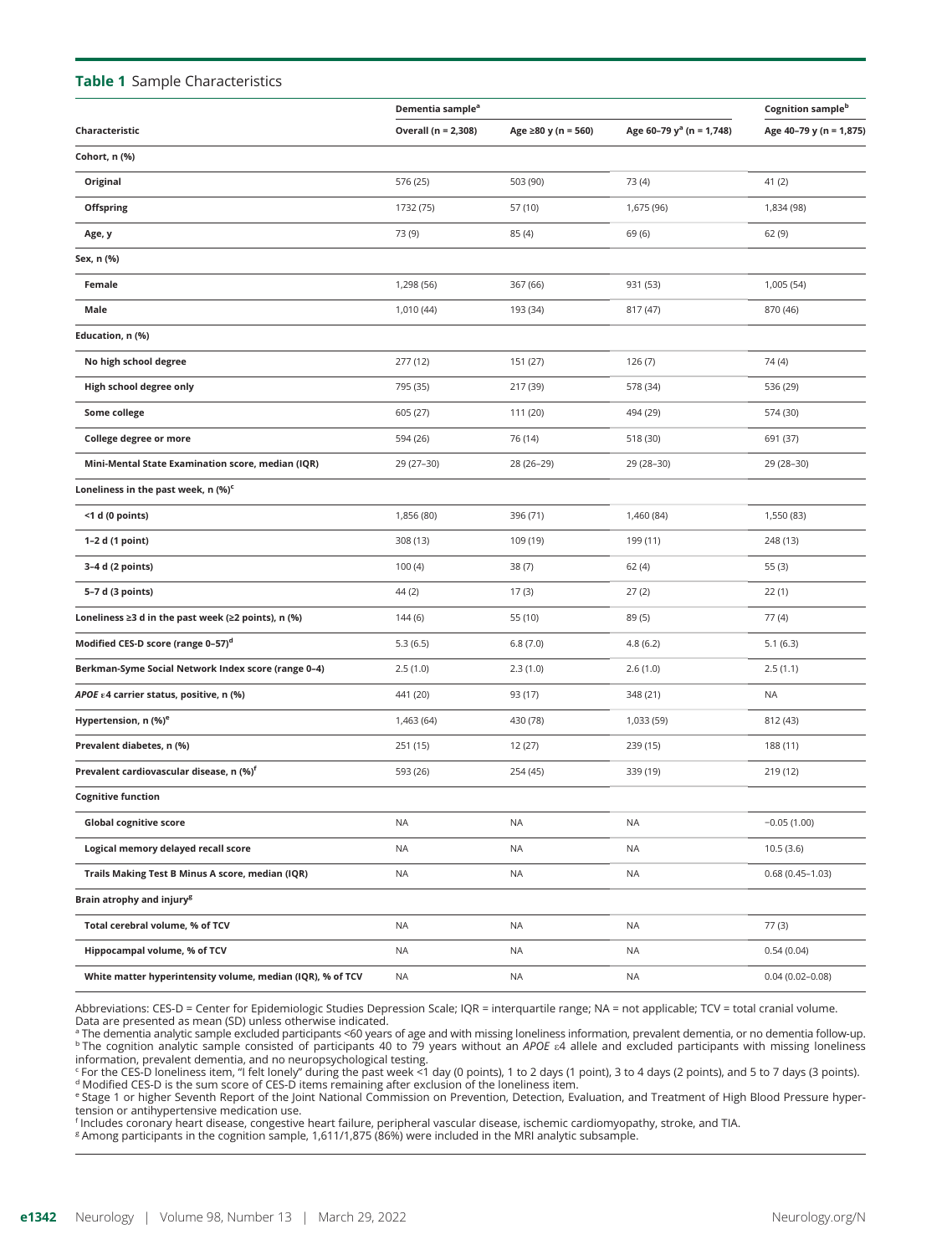| Table 2 Adjusted 10-Year Risk of Incident All-Cause |
|-----------------------------------------------------|
| Dementia by Loneliness Status                       |

| Dementia<br>incidence <sup>a</sup>                  | At    | Cases of<br>risk. n dementia. n | <b>Hazard ratio for lonely</b><br>vs not lonely<br>(95% CI) |
|-----------------------------------------------------|-------|---------------------------------|-------------------------------------------------------------|
| Overall                                             | 2.271 | 329                             | 1.54 (1.06–2.24)                                            |
| Age $\geq 80$ y                                     | 555   | 198                             | 1.16 (0.69–1.94)                                            |
| Age $60 - 79$ y <sup>b</sup>                        | 1.716 | 131                             | 2.27 (1.32-3.91)                                            |
| Age 60-79 y by APOE<br><b>£4 status<sup>c</sup></b> |       |                                 |                                                             |
| <b>At least 1 APOE £4 341</b><br>allele             |       | 40                              | $0.92(0.22 - 3.85)$                                         |
| No <i>APOE</i> ε4 alleles 1.294                     |       | 84                              | 3.03 (1.63–5.62)                                            |

<sup>a</sup> Predictor: lonely (≥3 d/wk) vs not lonely (<3 d/wk). All models were adjusted for age, sex, and educational level.

<sup>b</sup> The dementia analytic sample excluded participants <60 years of age. <sup>c</sup> Among all participants in the dementia analytic sample, 1,635 had any genotypic information. For participants 60 to 79 years of age, a significant<br>interaction between loneliness status and APOE ε4 allele carrier status was

## present.

#### Association of Loneliness With Early Cognitive and Neuroanatomic Markers of ADRD Vulnerability

To better understand the relationship between loneliness and ADRD vulnerability in dementia-free adults, we used the cognition sample that consisted of 1,875 participants who met inclusion criteria (41 Original and 1834 Offspring members) (Figure 1B). Mean age was 62 years (SD 9 years); 54% were women; and 67% had at least some college education (Table 1). Loneliness was associated with poorer cognition in the executive function domain; lonely participants scored 0.23 SDU lower than participants who were not lonely (Table 3). A subset of the cognition sample was used to examine the relationship between loneliness and neuroanatomic measures. Baseline brain MRI was obtained for 1,643 of 1,875 (88%) participants (Figure 1B). The MRI subset also excluded 32 participants who had other neurologic conditions; the remaining 1,611 participants were representative of the full cognition sample (Table 1). Lonely (versus not lonely) participants were more likely to have lower total cerebral volume and greater white matter hyperintensity burden. Lonely participants had total cerebral volumes that were 0.25 SDU lower and white matter hyperintensity volumes that were 0.28 SDU greater (Table 3). There were no significant associations between loneliness and the global cognitive score, Logical Memory Delayed Recall score, or hippocampal volume.

#### Sensitivity Analysis

Primary findings in the dementia analysis persisted after excluding 88 participants with baseline mild cognitive impairment (hazard ratio 1.92, 95% CI 1.29–2.85) and after advancing follow-up by 5 years (hazard ratio 1.83, 95% CI 1.08–3.12). Loneliness remained consistently associated for the younger group (including the APOE e4-negative subset) after additional adjustments for depressive symptoms, social isolation, antidepressant medication use, and common vascular risk factors (eTable 2, [links.lww.com/WNL/B792\)](http://links.lww.com/WNL/B792). Similarly, loneliness was still associated with greater white matter hyperintensities after additional adjustments (eTable 3). The magnitude of the association between loneliness and total cerebral volume reduced with adjustment for social isolation. Loneliness was no longer associated with cognition after adjustment for depressive symptoms. Using an ordinal term for loneliness in primary models produced similar results overall (eTables 4 and 5) except that reporting loneliness 1 to 2 d/wk in the older age group was also associated with increased dementia risk. In an examination of the association of loneliness with incidence of separate dementia subtypes, loneliness was associated with dementia due to Alzheimer disease. The association was not observed for dementia due to vascular dementia, although the hazard ratio remained in the expected direction (eTable 6).

#### Classification of Evidence

The primary research question of this study was to evaluate, among younger and older adult age groups, the prospective association of loneliness with 10-year incident dementia (confirmed by rigorous and continuous clinical dementia surveillance with adjudication by a dementia review panel of neurologists and neuropsychologists) and the cross-sectional association of loneliness with early markers of ADRD vulnerability: cognitive function (confirmed by standardized and comprehensive neuropsychological evaluations), brain volumes (confirmed by MRI measures of total cerebral volume and hippocampal volume), and small vessel cerebrovascular injury (confirmed by MRI measure of white matter hyperintensities). This study provides Class I evidence that loneliness increases the 10-year risk of developing dementia.

#### **Discussion**

This cohort study found that loneliness was associated with an increased 10-year incidence of all-cause dementia, reaffirming the elevated dementia risk of loneliness demonstrated by others<sup>9,12</sup> but also revealing a tripling in risk for lonely adults <80 years of age without an APOE e4 allele. This association between loneliness and 10-year dementia risk may be at least partly due to the involvement of loneliness in the earliest stages of ADRD neuropathogenesis, as suggested by our subsequent findings characterizing how loneliness in dementia-free adults relates to early cognitive and imaging measures of ADRD vulnerability. Among APOE e4–negative adults <80 years of age, the highest-risk subgroup identified, loneliness was associated with (1) poorer executive function (a cognitive domain that includes processes such as attention, judgment, organization, planning,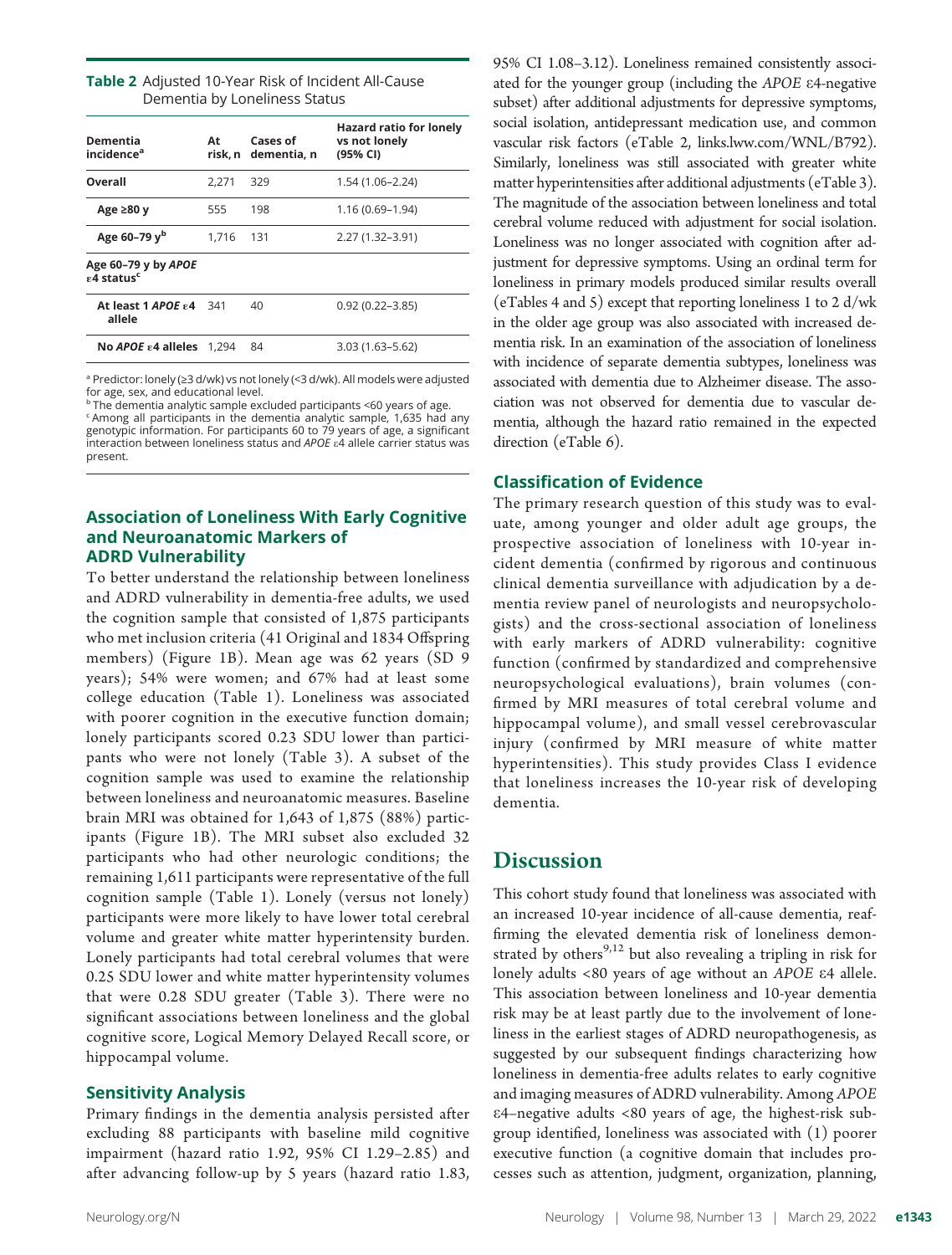





and decision-making), (2) lower total cerebral volume (a global neuroanatomic measure that is often more sensitive to the broad range of neuropathologies underlying cognitive decline in population-based samples than only cortical subregions), $33$  and (3) a greater volume of white matter hyperintensities (indicating greater extent of small vessel cerebrovascular injury). Taken together, these results implicate reporting loneliness ≥3 days in

the past week as an important potentially modifiable psychosocial factor for middle-aged and young-old APOE e4–negative adults early in the ADRD neuropathologic process leading up to the clinical presentation and diagnosis of dementia.

 $10$ 

**NA** 

**NA** 

ġ

33

861

Although our results were consistent with the direction of prior associations reported between loneliness and dementia

 $\overline{\mathcal{L}}$ 

56

1,158

56

1,186

 $\overline{3}$ 

53

1,139

 $\overline{4}$ 

52

1,108

 $\overline{5}$ 

Time (years)

46

1,086

6

43

1,040

ż

38

971

 $\dot{8}$ 

34

904

 $\overline{4}$ 

 $\overline{2}$ 

 $\mathsf 0$ 

 $\Omega$ 

Number at risk:

62

 $-1,232$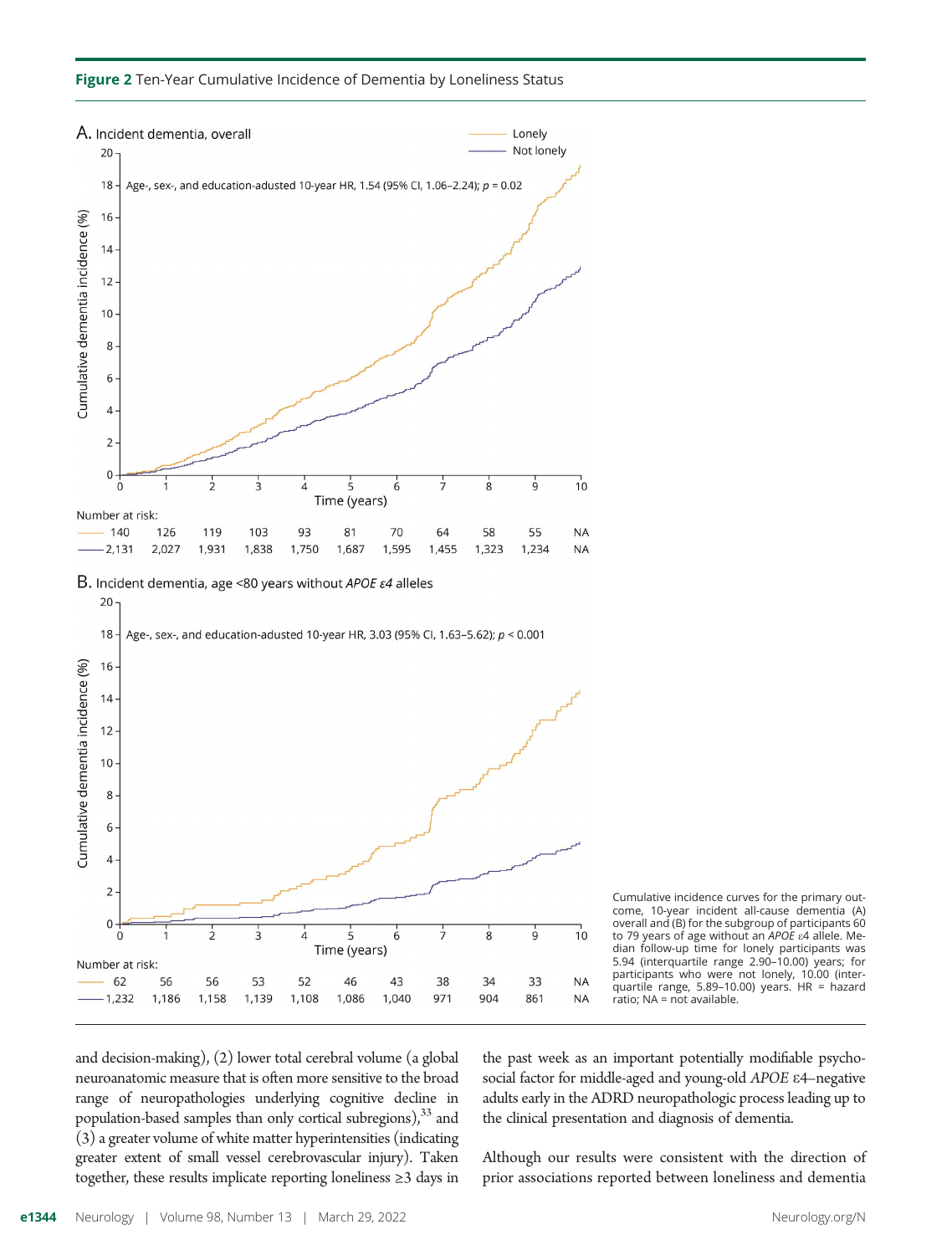Table 3 Multivariable-Adjusted Models of Cognitive and Neuroanatomic Measures as a Function of Loneliness Status: Participants 40 to 79 Years of Age Without an APOE  $\varepsilon$ 4 Allele

| Outcome <sup>a</sup>                                      | Participants, n | Estimate of lonely vs not lonely (SE) | p Value |
|-----------------------------------------------------------|-----------------|---------------------------------------|---------|
| <b>Cognitive function</b>                                 |                 |                                       |         |
| Global score                                              | 1.840           | $-0.16(0.09)$                         | 0.08    |
| <b>Logical Memory Delayed Recall score</b>                | 1,871           | 0.07(0.11)                            | 0.53    |
| Trails Making Test B Minus A scoreb                       | 1,853           | $-0.23(0.11)$                         | 0.03    |
| Brain atrophy and injury <sup>c</sup>                     |                 |                                       |         |
| Total cerebral volume, % of TCV                           | 1,611           | $-0.25(0.10)$                         | 0.01    |
| Hippocampal volume, % of TCV                              | 1.611           | 0.05(0.13)                            | 0.70    |
| White matter hyperintensity volume, % of TCV <sup>b</sup> | 1.589           | 0.28(0.11)                            | 0.01    |

Abbreviations: SE = standard error; TCV = total cranial volume.

<sup>a</sup> Predictor: lonely (≥3 d/wk) vs not lonely (<3 d/wk). Data are presented as β estimate in SD units and SE. Models used participants in the cognition analytic sample (n = 1,875), which includes participants 40 to 79 years of age without an APOE ε4 allele. All models were adjusted for age, age<sup>2</sup>, sex, educational level, and time interval from collection of loneliness measure to measurement of cognitive function or brain MRI. **b** Log-transformed to decrease skewness of distribution.

 $\epsilon$  Among participants in the cognition sample, 1,611 of 1,875 (86%) were included in the MRI analytic subsample.

in population-based samples of older adults,  $9,12,13$  the estimated risk of incident dementia in younger APOE e4– negative participants was much higher than in other studies. For example, our estimate was greater than the 40% increased dementia risk found in the Health and Retirement Study among comparable lonely individuals ≥65 years of age who were also followed up for 10 years but had their cognitive status assessed with 3 tasks from a brief telephone interview designed for screening dementia.<sup>13</sup> It is notable that our findings are also consistent with a recent FS study using only Offspring cohort participant data that observed that persistent loneliness in midlife (defined as reporting loneliness  $\geq 1$  day in the past week at the sixth and seventh quadrennial examinations) was associated with higher lifetime risk of dementia and Alzheimer disease (dementia hazard ratio 1.91, 95% CI 1.25-2.90).<sup>10</sup> This risk with persistent loneliness was similarly elevated for APOE e4 noncarriers (hazard ratio 2.32, 95% CI 1.49–3.62), although not as high as the 3-fold risk increase observed in the present study of loneliness reported at a single time point, at baseline, which may have clinical and public health relevance for brief screening assessments of risk. Compared to prior studies, the risk estimates in our investigation may be due to a combination of larger sample size, different loneliness assessments and definitions, parsimonious approach to enhancing sensitivity with the use of high-risk subgroups, longer follow-up period, and follow-up beginning at a time when individuals–based on age–were more likely to develop dementia in subsequent years. Although loneliness was measured with a single-item assessment from an instrument originally designed to evaluate depressive symptoms, our findings reasonably suggest that the increased dementia risk observed in lonely adults may be due to related increases in early ADRD vulnerability through pathways involving

multifocal brain atrophy, extensive microvascular injury, and consequent cognitive decline.

Whether loneliness is an early symptom of neurodegenerative disease or an early contributor to neuropathology and cognitive decline remains unclear. On the one hand, if we consider loneliness as an early symptom of neurodegeneration, the present findings may reflect the earliest manifestations of cortical β-amyloid<sup>14</sup> and tau<sup>15</sup> accumulation in brain areas that both are affected early in the course of ADRD and are involved in the perception of loneliness and other neurobehavioral functions.<sup>23</sup> On the other hand, if loneliness is mainly a causal factor in cognitive decline, the present findings may be indicative of loneliness driving (or compounding) vascular, neuroendocrine, inflammatory, and cytotoxic injury biological pathways that have been proposed to be specific to the distress of loneliness<sup>21</sup> or increased functional communication in neural systems implicated in generating one's perception of loneliness (e.g., the default mode network). $23$  Regardless, although the present study is observational, it supports an upstream contributory role for loneliness given that participants without dementia were followed up for 10 years, which is longer than might typically be expected for dementia to develop if mild cognitive or neurobehavioral symptoms were present due to underlying ADRD pathologic changes. This was additionally supported by sensitivity analyses conducted to assess for the potential of reverse causality.

Our finding that lonely young-old adults without the APOE e4 allele had elevated dementia risk may be due to APOE e4 carriers having a higher genetic load for ADRD, so loneliness may not have been as influential in determining dementia risk.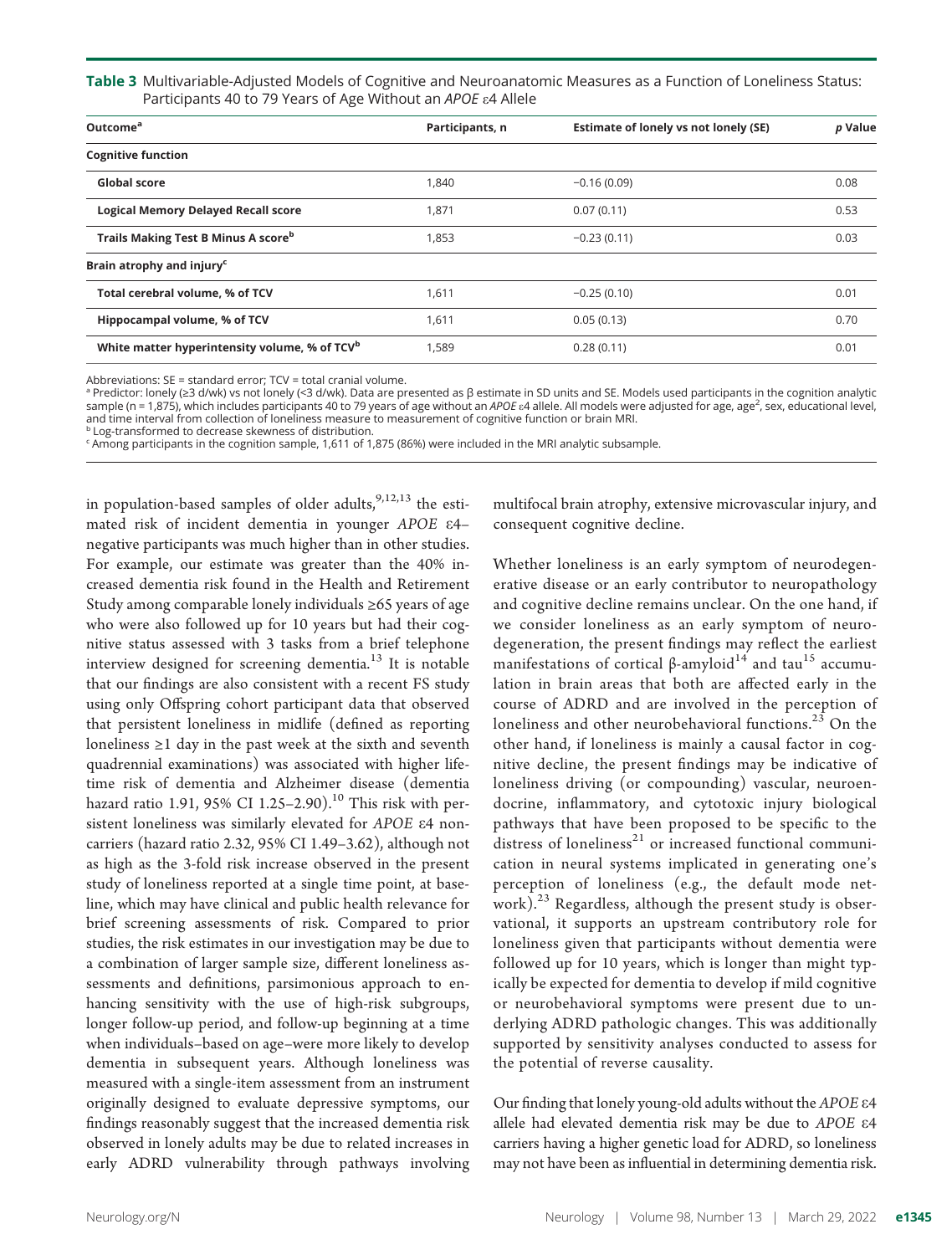Loneliness also might have had a role in reducing APOE  $\varepsilon$ 2 and e3 expression through proposed stress and immune dysregulation pathways,<sup>48</sup> leading to lower APOE in blood and the brain and consequently greater susceptibility to β-amyloid aggregation and ADRD pathogenesis. Moreover, the absent association between loneliness and dementia among individuals >80 years of age may be attributable to loneliness having a less prominent role in ADRD when other age-related biological factors account for a greater proportion of incident dementia after 80 years of age (e.g., tauopathy, TAR DNA-binding protein 43 proteinopathy, arteriosclerosis, and hippocampal sclerosis).<sup>49</sup> Thus, for younger individuals without inherent genetic risk factors, loneliness and related psychosocial determinants of health may be more influential than traditional ADRD clinical risk factors, acting through pathways independent of or compounding biology.

Overall, these results have implications for dementia risk stratification, the relevance of basic loneliness screening, and the potential to underestimate dementia risk in lonely youngold adults without known genetic risk factors. As the proportion of lonely adults increases within societies, so does the potential to underestimate the associated risk of developing dementia. The current study observed not only a robust independent relationship among loneliness, incident dementia, and early ADRD vulnerability but also a notably higher risk for a specific subgroup that includes the estimated 61% of Black adults and 74% of White adults in the United States who do not possess an APOE  $\varepsilon$ 4 allele.<sup>50</sup> One of the strengths of neurologists and other health care providers is a broad perspective of the biological, clinical, and public health implications of the present findings, as well as an appreciation for the value of interdisciplinary strategies to address loneliness. These results raise the importance of future studies to further investigate mechanisms, possible interventions, and tools to efficiently screen for loneliness in routine clinical care (e.g., asking the question used in this study: In the past week, how often have you felt lonely?).

A strength of the present analysis is the rich data source including 2 distinct but similar cohorts followed up over many decades with minimal loss to follow-up. To minimize potential bias from unmeasured confounding that could influence loneliness patterns over time, analyses accounted for baseline differences between cohorts and other factors that could simultaneously affect loneliness and dementia risk or loneliness and ADRD-related neurocognitive measures.

Like other studies using data from the FS Original and Offspring cohorts, this sample is composed of mostly White individuals. Although the sample was smaller than in some prior studies,<sup>13</sup> it was large enough to address the questions of interest and in a cohort with comprehensive follow-up spanning >6 decades. Although information on additional symptoms related to loneliness was not available for participants and was not included (e.g., feeling left out or

misunderstood), the loneliness item of the CES-D is sufficiently distinct from the other CES-D items that the possibility of substantial overlap with depression or confounding from depressive symptoms that may manifest differently across age groups and various phenotypes of depression was likely low to moderate.<sup>36</sup> Thus, this approach was considered to be adequate and appropriate. Although loneliness was slightly more prevalent in the older age group (consistent with similar community-based samples of older adults),  $6-8,46$  it remains possible that depression without loneliness had a more influential role than loneliness without depression in this age group. Although the possibility for reverse causality cannot be ruled out in this cohort study (i.e., our findings could have been the result of underlying ADRD neuropathology manifesting as feelings of loneliness years or decades before clinical diagnosis), studying causal relationships between loneliness and incident dementia is not readily suitable for randomized clinical trials, and hence, conclusions may rely on cohort studies.

In this cohort study, loneliness was associated with higher 10-year risk of incident dementia; notably, lonely APOE e4–negative younger adults had a 3-fold increased risk. This elevated risk is possibly due to associations identified between loneliness and early cognitive and neuroanatomic markers of ADRD vulnerability, raising potential population health implications for observed trends in loneliness.

#### Acknowledgment

The authors are grateful to the FS participants who have committed so much of their time and effort.

#### Study Funding

This research was supported by the Boston University School of Medicine, Harvard Medical School, the Henry and Allison McCance Center for Brain Health, the Massachusetts General Hospital, and the New York University Grossman School of Medicine; contracts from the National Heart, Lung, and Blood Institute (N01-HC 25195, HHSN268201500001I, 75N92019D00031); grants from the National Institute on Neurological Disorders and Stroke (NS017950, UH2NS100605, T32NS048005) and National Institute on Aging [AG049505, AG052409, AG054076, AG049607, AG059421, K23AG057760]; and the Robert Katzman Research Training Fellowship in Alzheimer's and Dementia Research cosponsored by the American Academy of Neurology, the American Brain Foundation, and the Alzheimer's Association.

#### **Disclosure**

The authors report no disclosures relevant to the manuscript. Go to [Neurology.org/N](https://n.neurology.org/lookup/doi/10.1212/WNL.0000000000200039) for full disclosures.

#### Publication History

Received by Neurology June 24, 2021. Accepted in final form December 27, 2021.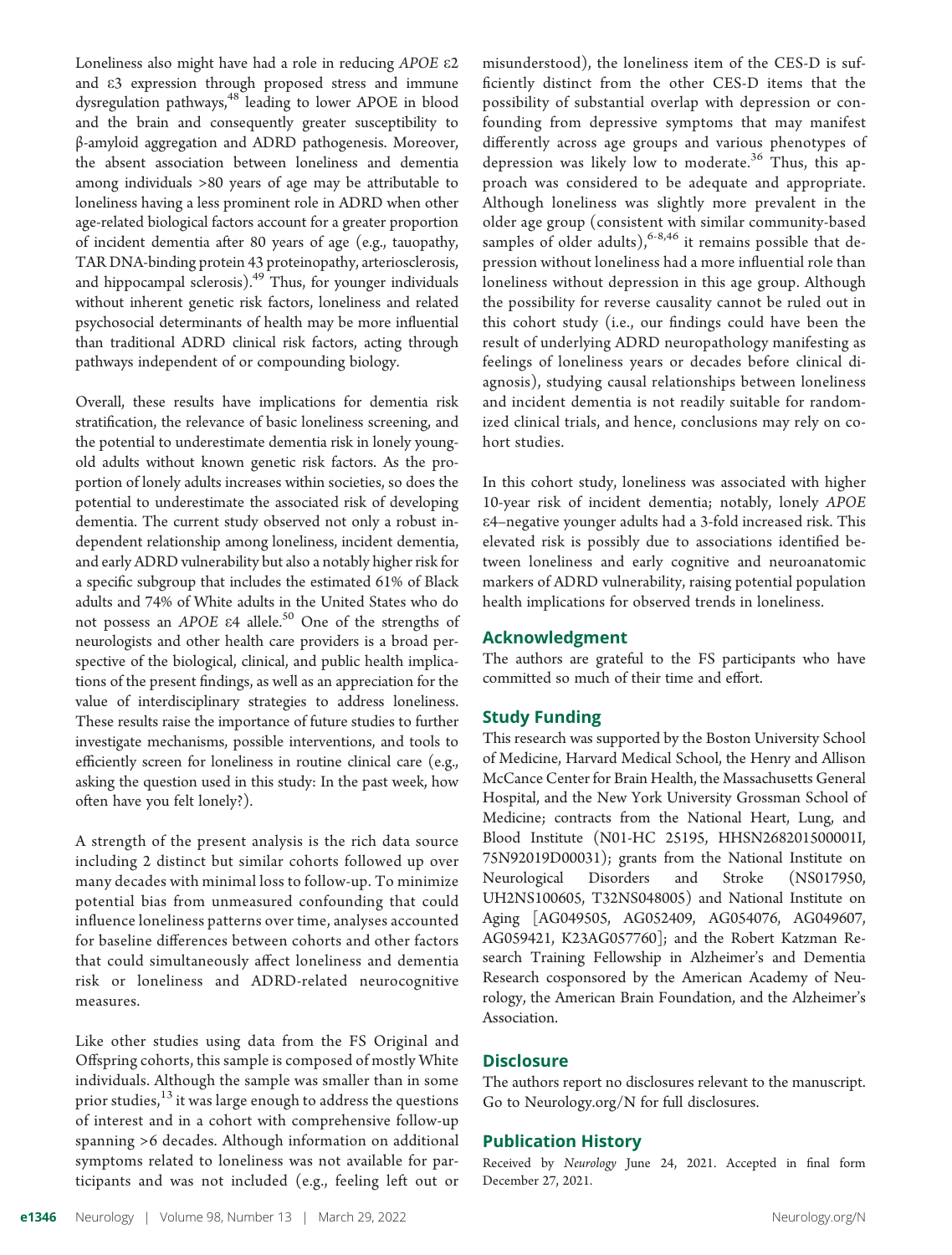#### Appendix Authors

| Name                                | Location                                                                                                                                                               | Contribution                                                                                                                                                                                                                                                                                                                                                                                                                                                                                                                                                                            |
|-------------------------------------|------------------------------------------------------------------------------------------------------------------------------------------------------------------------|-----------------------------------------------------------------------------------------------------------------------------------------------------------------------------------------------------------------------------------------------------------------------------------------------------------------------------------------------------------------------------------------------------------------------------------------------------------------------------------------------------------------------------------------------------------------------------------------|
| Joel<br>Salinas,<br>MD, MBA,<br>MSc | Center for Cognitive<br>Neurology, Department of<br>Neurology, New York<br>University Grossman School<br>of Medicine, New York; The<br>Framingham Study, Boston,<br>MA | Drafting/revision of the<br>manuscript for content,<br>including medical writing for<br>content; major role in the<br>acquisition of data; study<br>concept or design; analysis or<br>interpretation of data;<br>conceptualized the original<br>study design; reviewed and<br>aided in interpreting early<br>results; drafted the<br>manuscript; approved the<br>final version                                                                                                                                                                                                          |
| Alexa S.<br>Beiser,<br>PhD          | The Framingham Study,<br>Boston, MA; Department of<br>Biostatistics, Boston<br>University School of Public<br>Health, MA                                               | Drafting/revision of the<br>manuscript for content,<br>including medical writing for<br>content; major role in the<br>acquisition of data; study<br>concept or design; analysis or<br>interpretation of data; helped<br>conceptualize the original<br>study design; carried out the<br>analyses; met regularly to<br>review and interpret results;<br>edited and reviewed the early<br>manuscripts; approved the<br>final version; had full access<br>to all of the data in the study<br>and takes responsibility for<br>the integrity of the data and<br>accuracy of the data analysis |
| Jasmeet K.<br>Samra, BA             | The Framingham Study,<br>Boston, MA; Department of<br>Biostatistics, Boston<br>University School of Public<br>Health, MA                                               | Drafting/revision of the<br>manuscript for content,<br>including medical writing for<br>content; analysis or<br>interpretation of data; helped<br>with interpretation of results;<br>approved the final version                                                                                                                                                                                                                                                                                                                                                                         |
| Adrienne<br>O'Donnell,<br>ΒA        | The Framingham Study,<br>Boston, MA; Department of<br>Biostatistics, Boston<br>University School of Public<br>Health, MA                                               | Drafting/revision of the<br>manuscript for content,<br>including medical writing for<br>content; analysis or<br>interpretation of data; carried<br>out the analyses; helped with<br>interpretation of results;<br>edited the early manuscripts;<br>approved the final version;<br>had full access to all of the<br>data in the study and takes<br>responsibility for the integrity<br>of the data and accuracy of<br>the data analysis                                                                                                                                                  |
| <b>Charles S.</b><br>DeCarli,<br>МD | Department of Neurology,<br>University of California Davis                                                                                                             | Drafting/revision of the<br>manuscript for content,<br>including medical writing for<br>content; major role in the<br>acquisition of data; helped<br>with interpretation of results;<br>edited and approved the final<br>manuscript version                                                                                                                                                                                                                                                                                                                                             |
| Mitzi M.<br>Gonzales,<br>PhD        | Glenn Biggs Institute for<br>Alzheimer's and<br>Neurodegenerative Diseases,<br>University of Texas Health<br>Sciences Center, San Antonio                              | Drafting/revision of the<br>manuscript for content,<br>including medical writing for<br>content; major role in the<br>acquisition of data; helped<br>with interpretation of results;<br>edited and approved the final<br>manuscript version                                                                                                                                                                                                                                                                                                                                             |

#### Appendix (continued)

| Name                            | Location                                                                                                                                                                                                                                                           | Contribution                                                                                                                                                                                                                                                                                                                                                                                                                                                     |
|---------------------------------|--------------------------------------------------------------------------------------------------------------------------------------------------------------------------------------------------------------------------------------------------------------------|------------------------------------------------------------------------------------------------------------------------------------------------------------------------------------------------------------------------------------------------------------------------------------------------------------------------------------------------------------------------------------------------------------------------------------------------------------------|
| Hugo J.<br>Aparicio,<br>MD, MPH | The Framingham Study,<br>Boston, MA; Department of<br>Neurology, Boston University<br>School of Medicine, MA                                                                                                                                                       | Drafting/revision of the<br>manuscript for content,<br>including medical writing for<br>content; major role in the<br>acquisition of data; helped<br>with interpretation of results;<br>edited and approved the final<br>manuscript version                                                                                                                                                                                                                      |
| Sudha<br>Seshadri,<br>МD        | The Framingham Study,<br>Boston, MA; Department of<br>Neurology, Boston University<br>School of Medicine, Boston,<br>MA; Glenn Biggs Institute for<br>Alzheimer's and<br>Neurodegenerative Diseases,<br>University of Texas Health<br>Sciences Center, San Antonio | Drafting/revision of the<br>manuscript for content,<br>including medical writing for<br>content; major role in the<br>acquisition of data; study<br>concept or design; analysis or<br>interpretation of data; funded<br>and led the data collection in<br>FS; helped conceptualize the<br>original study design; met<br>regularly to review and<br>interpret results; reviewed<br>and edited the early draft of<br>the manuscript; approved the<br>final version |

#### **References**

| 1. | Valtorta NK, Kanaan M, Gilbody S, Ronzi S, Hanratty B. Loneliness and social           |
|----|----------------------------------------------------------------------------------------|
|    | isolation as risk factors for coronary heart disease and stroke: systematic review and |
|    | meta-analysis of longitudinal observational studies. Heart. 2016;102(13):1009-1016.    |

- 2. Rico-Uribe LA, Caballero FF, Martin-Maria N, Cabello M, Ayuso-Mateos JL, Miret M. Association of loneliness with all-cause mortality: a meta-analysis. PLoS One. 2018; 13:e0190033.
- 3. Masi CM, Chen HY, Hawkley LC, Cacioppo JT. A meta-analysis of interventions to reduce loneliness. Pers Soc Psychol Rev. 2011;15(3):219-266.
- 4. McGinty EE, Presskreischer R, Han H, Barry CL. Psychological distress and loneliness reported by US adults in 2018 and April 2020. JAMA. 2020;324(1):93-94.
- 5. Population and housing unit estimates. Accessed September 23. [census.gov/pro](http://census.gov/programs-surveys/popest.html)[grams-surveys/popest.html](http://census.gov/programs-surveys/popest.html)
- 6. Donovan NJ, Wu Q, Rentz DM, Sperling RA, Marshall GA, Glymour MM. Loneliness, depression and cognitive function in older U.S. adults. Int J Geriatr Psychiatry. 2017;32(5):564-573.
- 7. Perissinotto CM, Stijacic Cenzer I, Covinsky KE. Loneliness in older persons: a predictor of functional decline and death. Arch Intern Med. 2012;172(14):1078-1083.
- 8. Victor CR, Yang K. The prevalence of loneliness among adults: a case study of the United Kingdom. J Psychol. 2012;146:85-104.
- 9. Wilson RS, Krueger KR, Arnold SE, et al. Loneliness and risk of Alzheimer disease. Arch Gen Psychiatry. 2007;64(2):234-240.
- 10. Akhter-Khan SC, Tao Q, Ang TFA, et al. Associations of loneliness with risk of Alzheimer's disease dementia in the Framingham Heart Study. Alzheimers Dement. 2021;17(10):1619-1627.
- 11. Penninkilampi R, Casey AN, Singh MF, Brodaty H. The association between social engagement, loneliness, and risk of dementia: a systematic review and meta-analysis. J Alzheimers Dis. 2018;66(4):1619-1633.
- 12. Lara E, Martin-Maria N, De la Torre-Luque A, et al. Does loneliness contribute to mild cognitive impairment and dementia? A systematic review and meta-analysis of longitudinal studies. Ageing Res Rev. 2019;52:7-16.
- 13. Sutin AR, Stephan Y, Luchetti M, Terracciano A. Loneliness and risk of dementia. J Gerontol B Psychol Sci Soc Sci. 2020;75(7):1414-1422.
- 14. Donovan NJ, Okereke OI, Vannini P, et al. Association of higher cortical amyloid burden with loneliness in cognitively normal older adults. JAMA Psychiatry. 2016; 73(12):1230-1237.
- 15. d'Oleire Uquillas F, Jacobs HIL, Biddle KD, et al. Regional tau pathology and loneliness in cognitively normal older adults. Transl Psychiatry. 2018;8:282.
- 16. Chêne G, Beiser A, Au R, et al. Gender and incidence of dementia in the Framingham Heart Study from mid-adult life. Alzheimers Dement. 2015;11(3):310-320.
- 17. Monsell SE, Mock C, Hassenstab J, et al. Neuropsychological changes in asymptomatic persons with Alzheimer disease neuropathology. Neurology. 2014;83(5): 434-440.
- 18. Kaur B, Himali JJ, Seshadri S, et al. Association between neuropathology and brain volume in the Framingham Heart Study. Alzheimer Dis Assoc Disord. 2014;28: 219-225.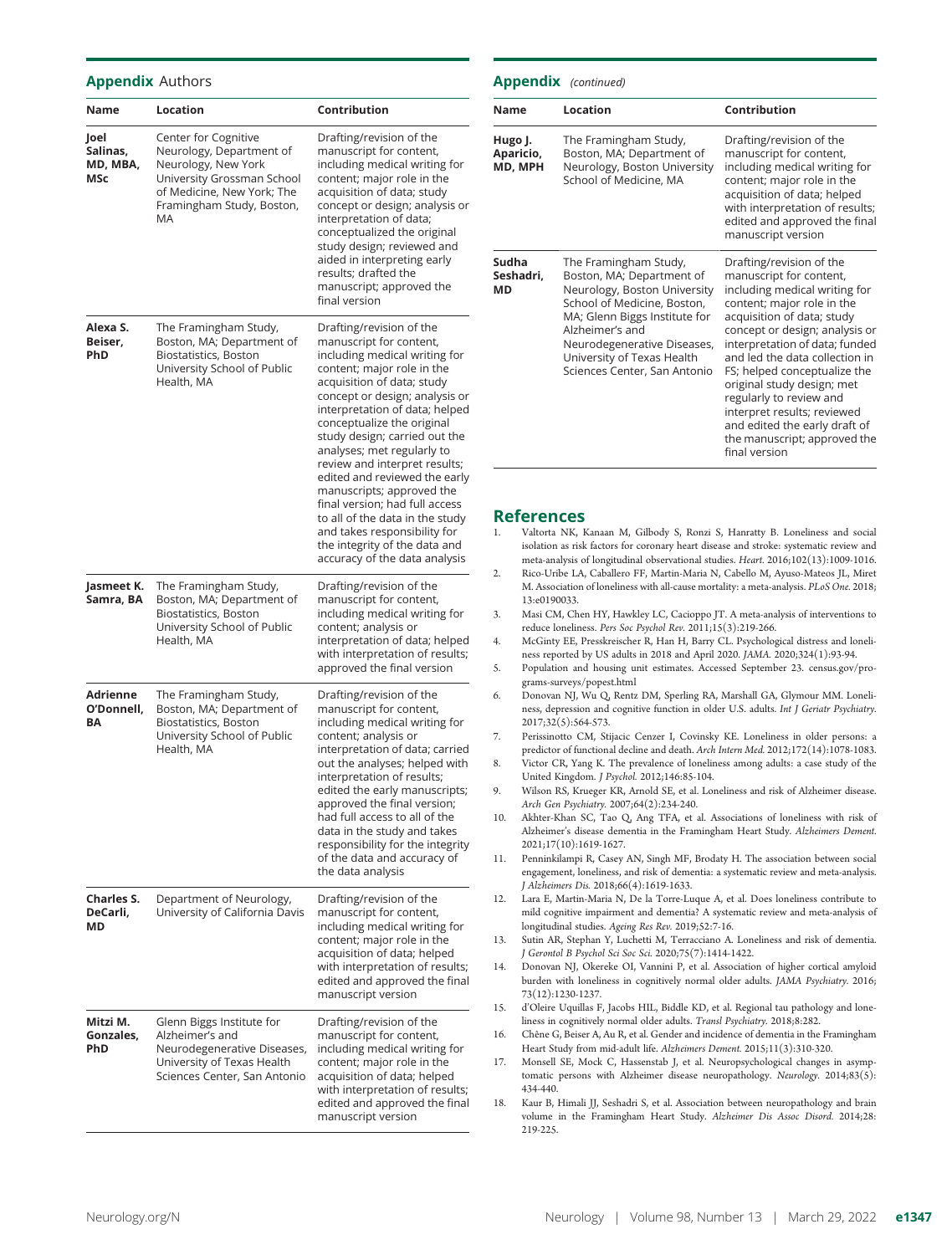- 19. Radloff LS. The CES-D scale a self-report depression scale for research in the general population. Appl Psychol Meas. 1977;1:385-401.
- 20. Cacioppo S, Capitanio JP, Cacioppo JT. Toward a neurology of loneliness. Psychol Bull. 2014;140(6):1464-1504.
- 21. Kumar A, Salinas J. The long-term public health impact of social distancing on brain health: topical review. Int J Environ Res Public Health. 2021;18(14):7307.
- 22. Padmanabhan IL, Cooke D, Joutsa J, et al. A human depression circuit derived from focal brain lesions. Biol Psychiatry. 2019;86(10):749-758.
- 23. Spreng RN, Dimas E, Mwilambwe-Tshilobo L, et al. The default network of the human brain is associated with perceived social isolation. Nat Commun. 2020;11(1):6393.
- 24. Gonzales MM, Samra J, O'Donnell A, et al. Association of midlife depressive symptoms with regional amyloid-beta and tau in the Framingham Heart Study. J Alzheimers Dis. 2021;82:249-260.
- 25. Erzen E, Çikrikci Ö. The effect of loneliness on depression: a meta-analysis. Int J Soc Psychiatry. 2018;64(5):427-435.
- 26. Satizabal CL, Beiser AS, Chouraki V, Chêne G, Dufouil C, Seshadri S. Incidence of dementia over three decades in the Framingham Heart Study. N Engl J Med. 2016; 374(6):523-532.
- 27. Folstein MF, Folstein SE, McHugh PR. Mini-Mental State: a practical method for grading the cognitive state of patients for the clinician. J Psychiatr Res. 1975;12: 189-198.
- 28. American Psychiatric Association. Diagnostic and Statistical Manual of Mental Disorders: DSM-IV. American Psychiatric Association; 1994.
- 29. Weintraub S, Salmon D, Mercaldo N, et al. The Alzheimer's Disease Centers'Uniform Data Set (UDS): the neuropsychologic test battery. Alzheimer Dis Assoc Disord. 2009; 23:91-101.
- 30. Wechsler D. WAIS-R : Wechsler Adult Intelligence Scale-Revised. Psychological Corp; 1981:1981.
- 31. Raz L, Knoefel J, Bhaskar K. The neuropathology and cerebrovascular mechanisms of dementia. J Cereb Blood Flow Metab. 2016;36(1):172-186.
- 32. Pase MP, Beiser A, Enserro D, et al. Association of ideal cardiovascular health with vascular brain injury and incident dementia. Stroke. 2016;47(5):1201-1206.
- 33. Farias ST, Mungas D, Reed B, et al. Maximal brain size remains an important predictor of cognition in old age, independent of current brain pathology. Neurobiol Aging. 2012;33(8):1758-1768.
- 34. Albert M, Massaro J, DeCarli C, et al. Profiles by sex of brain MRI and cognitive function in the Framingham Offspring Study. Alzheimer Dis Assoc Disord. 2010;24:190-193.
- Fletcher E, Singh B, Harvey D, Carmichael O, DeCarli C. Adaptive image segmentation for robust measurement of longitudinal brain tissue change. Annu Int Conf IEEE Eng Med Biol Soc. 2012;2012:5319-5322.
- 36. Carleton RN, Thibodeau MA, Teale MJ, et al. The Center for Epidemiologic Studies Depression Scale: a review with a theoretical and empirical examination of item content and factor structure. PLoS One. 2013;8(3):e58067.
- 37. Vilagut G, Forero CG, Barbaglia G, Alonso J. Screening for depression in the general population with the Center for Epidemiologic Studies Depression (CES-D): a systematic review with meta-analysis. PLoS One. 2016;11(5):e0155431.
- 38. Loucks EB, Sullivan LM, D'Agostino RB, Larson MG, Berkman LF, Benjamin EJ. Social networks and inflammatory markers in the Framingham heart study. J Biosoc Sci. 2006;38(6):835-842.
- 39. Salinas J, Beiser A, Himali JJ, et al. Associations between social relationship measures, serum brain-derived neurotrophic factor, and risk of stroke and dementia. Alzheimers Dement. 2017;3:229-237.
- 40. Ware EB, Faul JD, Mitchell CM, Bakulski KM. Considering the APOE locus in Alzheimer's disease polygenic scores in the Health and Retirement Study: a longitudinal panel study. BMC Med Genomics. 2020;13(1):164.
- 41. Welty FK, Lahoz C, Tucker KL, Ordovas JM, Wilson PW, Schaefer EJ. Frequency of ApoB and ApoE gene mutations as causes of hypobetalipoproteinemia in the Framingham Offspring population. Arterioscler Thromb Vasc Biol. 1998;18(11): 1745-1751.
- 42. Salinas J, O'Donnell A, Kojis DJ, et al. Association of social support with brain volume and cognition. JAMA Netw Open. 2021;4(8):e2121122.
- 43. Dykstra PA. Older adult loneliness: myths and realities. Eur J Ageing. 2009;6(2): 91-100.
- 44. Ruxton GD, Beauchamp G. Time for some a priori thinking about post hoc testing. J Behav Ecol. 2008;19:690-693.
- 45. Nishtala A, Piers RJ, Himali JJ, et al. Atrial fibrillation and cognitive decline in the Framingham heart study. Heart Rhythm. 2018;15:166-172.
- 46. Theeke LA. Predictors of loneliness in U.S. adults over age sixty-five. Arch Psychiatr Nurs. 2009;23(5):387-396.
- 47. Cudjoe TKM, Roth DL, Szanton SL, Wolff JL, Boyd CM, Thorpe RJ. The epidemiology of social isolation: National Health and Aging Trends study. J Gerontol B Psychol Sci Soc Sci. 2020;75(1):107-113.
- 48. Hayley S, Hakim AM, Albert PR. Depression, dementia and immune dysregulation. Brain. 2021;144(3):746-760.
- 49. Nelson PT, Trojanowski JQ, Abner EL, et al. New old pathologies: AD, PART, and cerebral age-related TDP-43 with sclerosis (CARTS). J Neuropathol Exp Neurol. 2016; 75:482-498.
- 50. Rajan KB, Barnes LL, Wilson RS, et al. Racial differences in the association between apolipoprotein E risk alleles and overall and total cardiovascular mortality over 18 years. J Am Geriatr Soc. 2017;65(11):2425-2430.